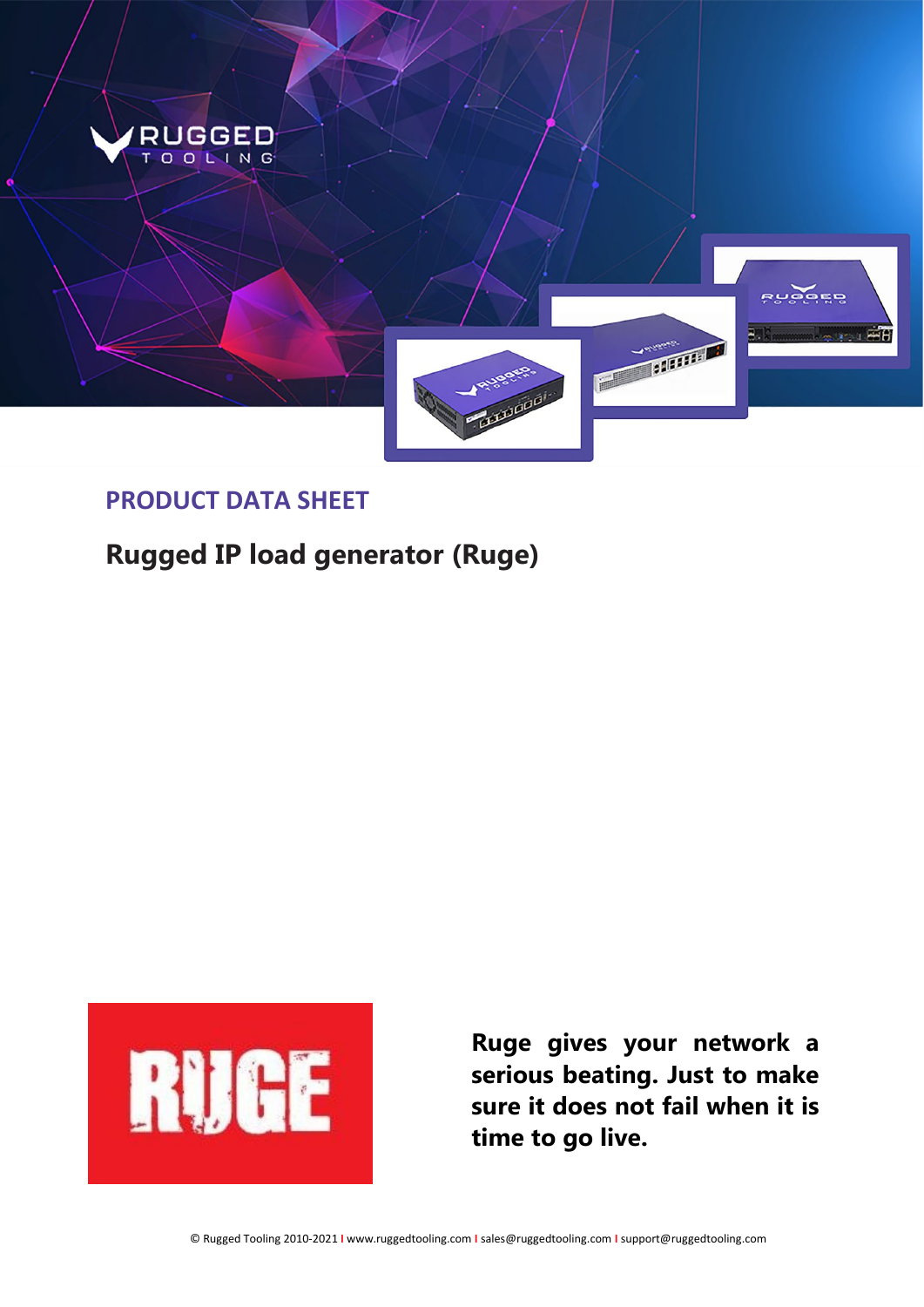# **Rugged IP load generator**

# **Datasheet**

# **Test the boundaries of your network**

The need for cyber security continues to increase as cyber attacks become more commonplace due to the ease with which attacks can be created and the devastating effects they can bring upon any business. At the same time, ubiquitous IP based services such as IoT services are launched every day, setting tremendous pressure on network load handling. Rugged IP load generator (Ruge) is a versatile test tool for creating cyber attack drills and for ensuring that your product or service meets the targeted limits – before it goes live and it's too late.

Ruge combines high data volumes with anomalous behaviour, which makes it suitable for e.g

- Simulation of cyber-attacks (DDoS) and recovery from attacks
- Load testing of IP based network equipment or network services
- Network optimisation
- Negative testing with data generation beyond spec boundaries

## *Key benefits:*

**RUGE** 

 *Simultaneous generation of various data types*

**NETWORK** ELEMENT

- *Extremely fast ramp-up of load generation*
- *Flexible protocol stack control*

# **Features**

Ruge utilizes pre-recorded data streams, control messages and timestamps to reproduce realistic sessions. Furthermore, it is possible to build state machines to simulate interactive, stateful protocol behaviour against the system under test. For session multiplication, lower layer protocols (e.g. Ethernet, IP and UDP) can be redefined and populated with variables. It is also possible to add, for example, tunneling protocols for pre-recorded streams.

Ruge is capable of generating a stateless load up to the full line rate almost instantly. Millions of concurrent stateful sessions (e.g. SIP calls) up to the full line rate (1/10 Gbps) can be started within a couple of seconds.

## **Unique flexibility and accuracy**

Ruge engine SW has no third-party operating system. Thus, product performance is not affected by a third-party operating system overhead.

This also means that all protocol stacks are fully controlled by Ruge. This offers a unique possibility to emulate non-standard behaviour even within lower layers such as Ethernet and internet protocol (IP).

Ruge supports any content type in stream generation since all data content is based on pre-recorded reference sessions. Anything that can be recorded can be played back and multiplied. These reference sessions can be multiplied to represent a high number of different sources or users.

Ruge supports high load stress testing with extremely accurate time stamping in which the theoretical line rate can be reached with any data type and their combinations. The accuracy of repeatability is up to microsecond level and exact repeatability in data content.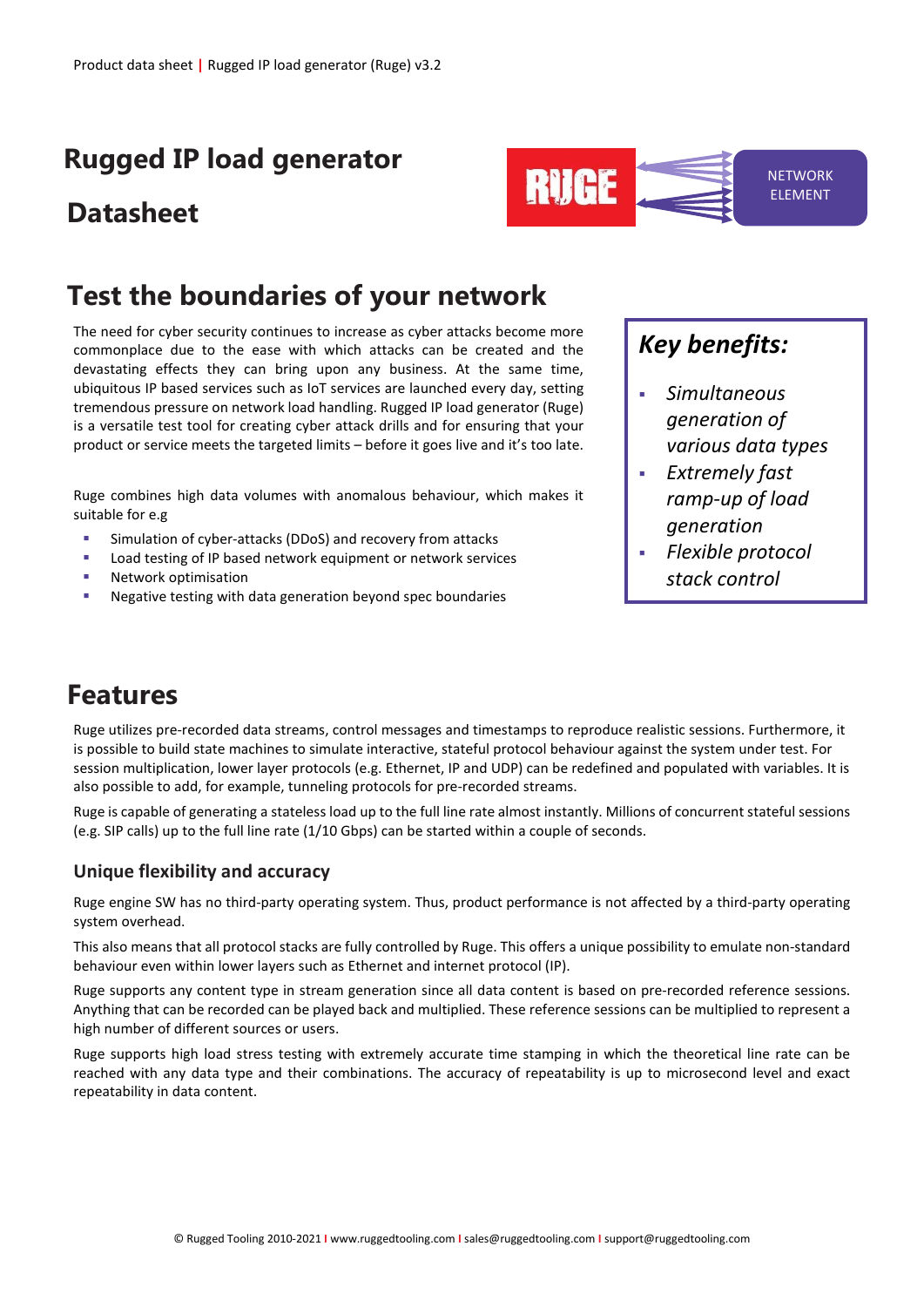# **Ruge overview**

Ruge is the traffic source in the test setup. Traffic is generated on the basis of scripts that can be built in Ruge GUI by the user. A library of readymade scripts is also available for creating typical scenarios.

Ruge can be used for testing recovery from cyber attacks or for testing the load capacity of the system. Ruge can generate multiple datatypes simultaneously, which means that practically any real life situation can be duplicated with Ruge.

- **EXEC** Capacity testing with realistic traffic generated from captured PCAP files
- **Negative testing, with out-of-spec** traffic
- **DDOS** attack emulation, generated with ready-ade or custom scripts



*Figure 1. Ruge use scenarios*

# **Ruge use scenarios**

## **Cyber security: Distributed Denial of Service (DDoS) testing**

Ruge can create realistic DDoS attack scenarios either by user-defined values or by involving readymade script libraries in the emulation of the most typical DDoS attacks. Figure 1 shows the basic setting for using Ruge in an attack simulation. Ruge represents a large number of attackers, and delivers a high load of predefined traffic to the system under test.

### **Top-20 DDoS attacks**

This DDoS script library covers the majority of the most common Distributed Denial of Service attacks. The attacks use various protocols, such as Ethernet, IPv4/IPv6, TCP, UDP, ICMPv4/ICMPv6 and ARP. Several different methods, such as flooding, spoofing, malformed packets and fragmentation, are used in the attacks.

### **VoIP DDoS attacks**

This script library includes seven different attack scenarios which use a dedicated SIP session establishment. The attacks use RTP, ICMP, IP and SIP protocols.

### **DDoS attacks for base station testing**

This script package includes 30 different attack scenarios that can be used to find the security vulnerabilities of a base station. The attacks target the following protocols: Ethernet, IPv4/IPv6, TCP, UDP, ICMPv4/ICMPv6, ARP, SCTP, GTP-U and VLAN.

Flooding, spoofing, port scanning, malformed packets and fragmentation methods are used in the attack scenarios. The scripts are capable of scanning TCP ports, reporting open ports and targeting attacks to open ports.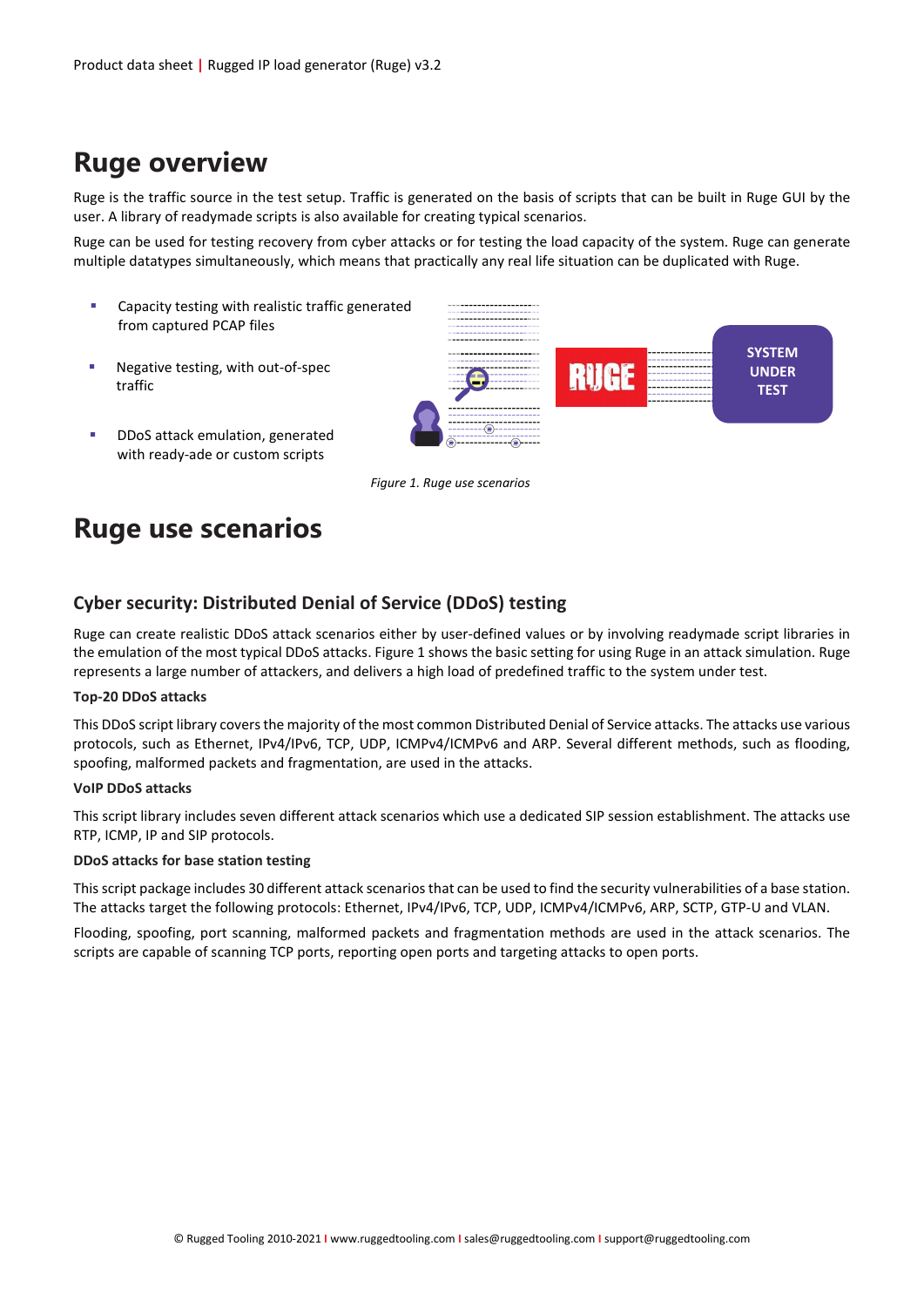### **Latency measurements**

Ruge can measure latency with nanosecond level accuracy, allowing testing for 5G and mission critical IoT applications. This is due to ability to save timestamps of both sent and received traffic and measure the time difference between sent the received packets.

## **Load testing**

Ruge can generate massive peaks of IP load to test the system's load capacity. It can also be used for testing SLA commitments with predefined settings, and for latency measurements, pass through check and data verification. Ruge is capable of generating provocative out-of-spec data to test the robustness of the system.



*Figure 2. Ruge in load testing*

#### **IoT load testing**

Ruge supports IoT load testing by simulating the data stream transmitted by a large number of IoT sensors.

**Rich Communication Service (RCS) load testing**

Ruge supports RCS load testing with help of the following product features: stateful TCP, Transport Layer Security (TLS) and Message Session Relay Protocol (MSRP).

#### **VoIP load testing**

Ruge supports VoIP testing with a high performance basic SIP / RTP call.

# **Product configuration**

### **Protocol stack support**

#### **Stateless protocols**

The supported protocols are listed below. Dynamically changeable fields, such as message length and CRC, are calculated automatically and dynamically for each protocol.

However, as explained earlier, any data content can be generated on the basis of a pre-recorded reference stream. It is also possible to include any protocol as user data or payload.

The supported stateless protocols are:

- Ethernet, VLAN
- IPv4, IPv6
- UDP, TCP, SCTP, GTPv1\_U, GRE, ICMP, ICMPv6
- RTP

#### **Stateful protocols**

Stateful operation is supported for the following protocols:

| ■ SIP              | $-MSRP$ |
|--------------------|---------|
| $\blacksquare$ IKE | $-MQTT$ |

CoAP

- **HTTP**
- incl. JSON
- **TCP**

TLS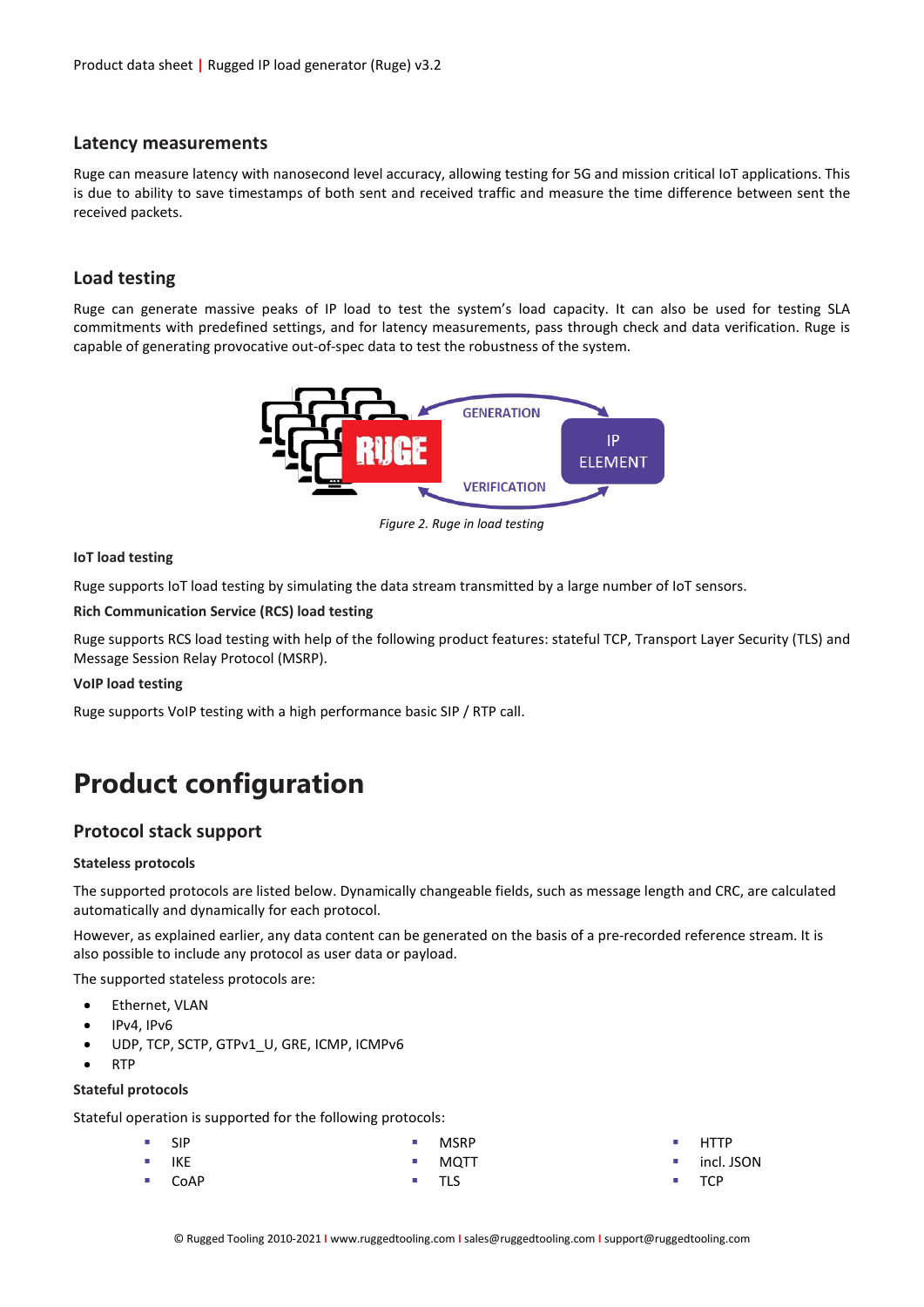| Protocol     | <b>Algorithm</b>        | <b>Notes</b>                                                                                     |
|--------------|-------------------------|--------------------------------------------------------------------------------------------------|
| TLS $v1.1$   | AES CBS 128 bit*        | *Supported as stateful with both<br>encryption and decryption.<br>Negotiation of keys supported. |
| <b>IPSEC</b> | AES CTR 128/192/256 bit |                                                                                                  |
|              | AES CBC 128/192/256 bit |                                                                                                  |
| <b>NAS</b>   | AES CTR 128 bit**       | ** Supported as stateless, i.e.                                                                  |
|              | SNOW3G 128 bit          | encryption is done                                                                               |

#### **Supported encryption mechanisms**

## **Statistics**

Ruge displays various statistics for the test sessions in the graphical user interface. The statistics include:

- **RX/TX packet and byte counts**
- **RX/TX packet and bit rates**
- Possible send failures caused by exceeding line capacity
- User-given message counters for any generated message, 0-64 counters per message
- Expected and unexpected received message counters for stateful protocols.

# **Ruge in test environments**

### **Test automation**

Ruge can be integrated into the customer's automated test system using the Command Line Interface (CLI). In practice, control is accomplished by feeding command line arguments to a Ruge executable. This can be done manually from the command prompt of the operating system or automatically from scripts. Any scripting language supporting exe interface can be used.

### **Ruge combined with Rugged deviation emulator (Rude)**

Ruge can be combined with Rugged deviation emulator (Rude), which enables integrating realistic IP network characteristics into the test environment.

Rude offers a possibility to modify heavy load packet streams by, for example, adding delay, jitter, packet reordering, packet corruptions and packet duplications, simulating the actual behaviour of real networks. With the combination of Ruge and Rude, real world scenarios can be simulated and tested even more reliably.